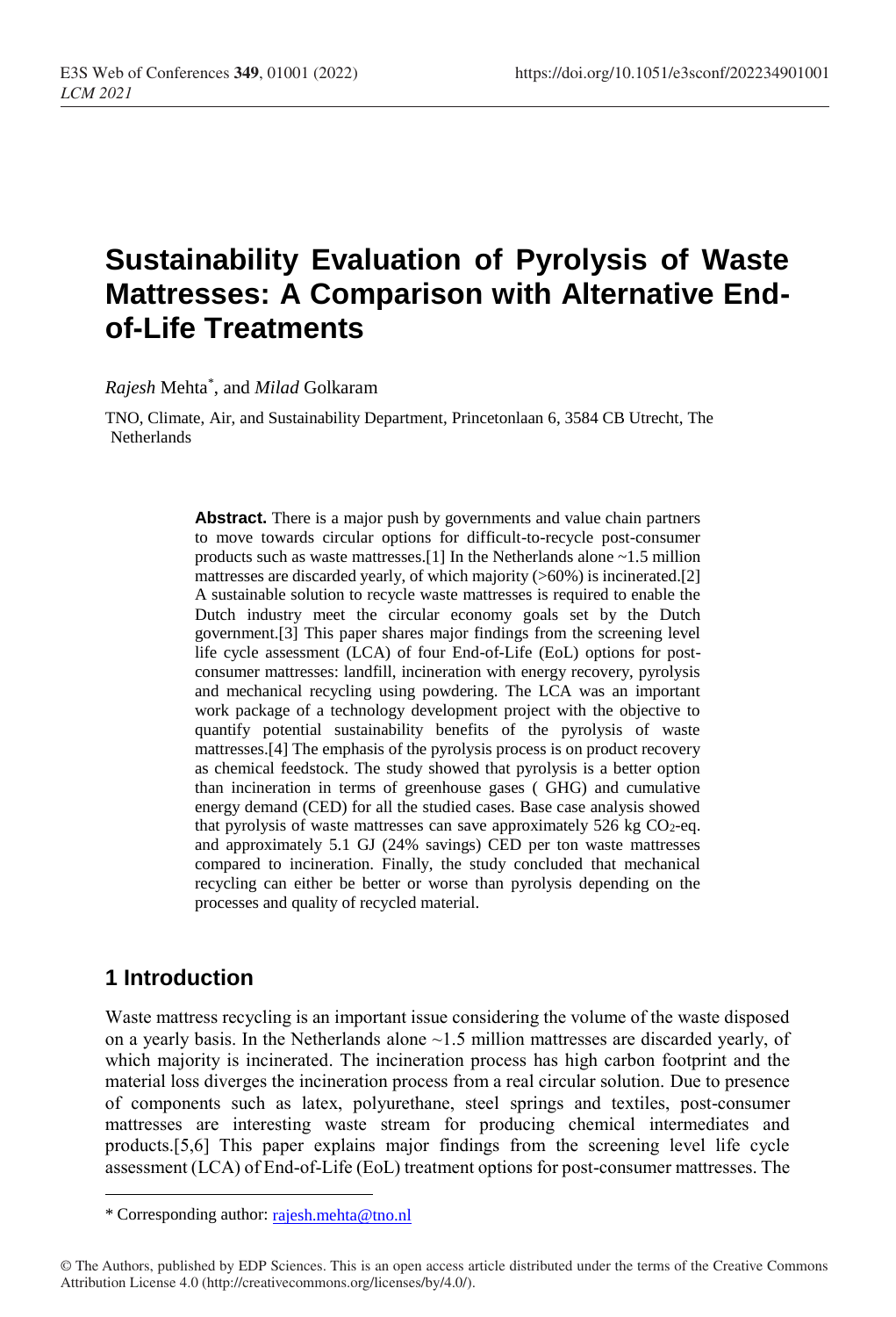LCA was performed as a key work package within the PRIMA project, a joint industry project sponsored under the Dutch Top Sector Alliance for Knowledge and Innovation (TKI) program. The four EoL treatment options studied for post-consumer mattresses are landfill, incineration with energy recovery, mechanical recycling using powdering (regrinding) and pyrolysis. In order to study the four EoL options consistently, comparable system boundaries were drawn with common assumptions. Sections 2 and 3 explains the LCA goal  $\&$  scope, system boundaries, and two mattress recycling technologies, i.e. mechanical recycling and pyrolysis, studied in this work. Section 4 explain the lifecycle inventory used in the study. LCA results and conclusions are covered in sections 5 and 6.

## **2 Goal and Scope**

The goal of the LCA is to assess the environmental impacts of the pyrolysis process for recycling waste mattresses and compare it with alternative end-of-life options. The LCA was performed to gain early sustainability insights into the technology development cycle. A comparison is performed with alternative end-of-life options: 1) landfill, 2) incineration with energy recovery and 3) mechanical recycling with quality reduction. For the pyrolysis process, the emphasis is on recovering chemical feedstocks i.e. pyrolysis oil and gas stream mixture rich in hydrocarbons for mechanical recycling, the product recovery is in the form of lower quality material going into 2<sup>nd</sup> life.

## **2.1 Functional Unit, System Boundary & Impact Methods**

The functional unit is one ton of waste mattresses sent for EoL treatment in the Netherlands. [Fig.](#page-1-0) **1** shows the system boundaries for the four EoL scenarios for postconsumer waste mattresses discarded in the Netherlands. Mattress manufacturing, use phase and disassembly stages are out of scope. The energy flow method and environmental impacts were assessed using the Cumulative Energy Demand (CED) (MJ) version 1.11 and IPCC 2013 GWP 100a (kg  $CO_2$ -eq.) version 1.03, respectively. SimaPro 9.1.0.8 was used to perform the LCA.



<span id="page-1-0"></span> **Fig. 1.** Four EoL scenarios for waste mattresses and their respective system boundaries.

## **2.2 Assumptions**

Transportation of waste mattresses from the consumer site to the landfill, incineration or to the recycling facilities is neglected. The pyrolysis process is assumed to have furnace efficiency of 70% and energy use of 536.6 kWh/ton. Additionally, the separation of gas phase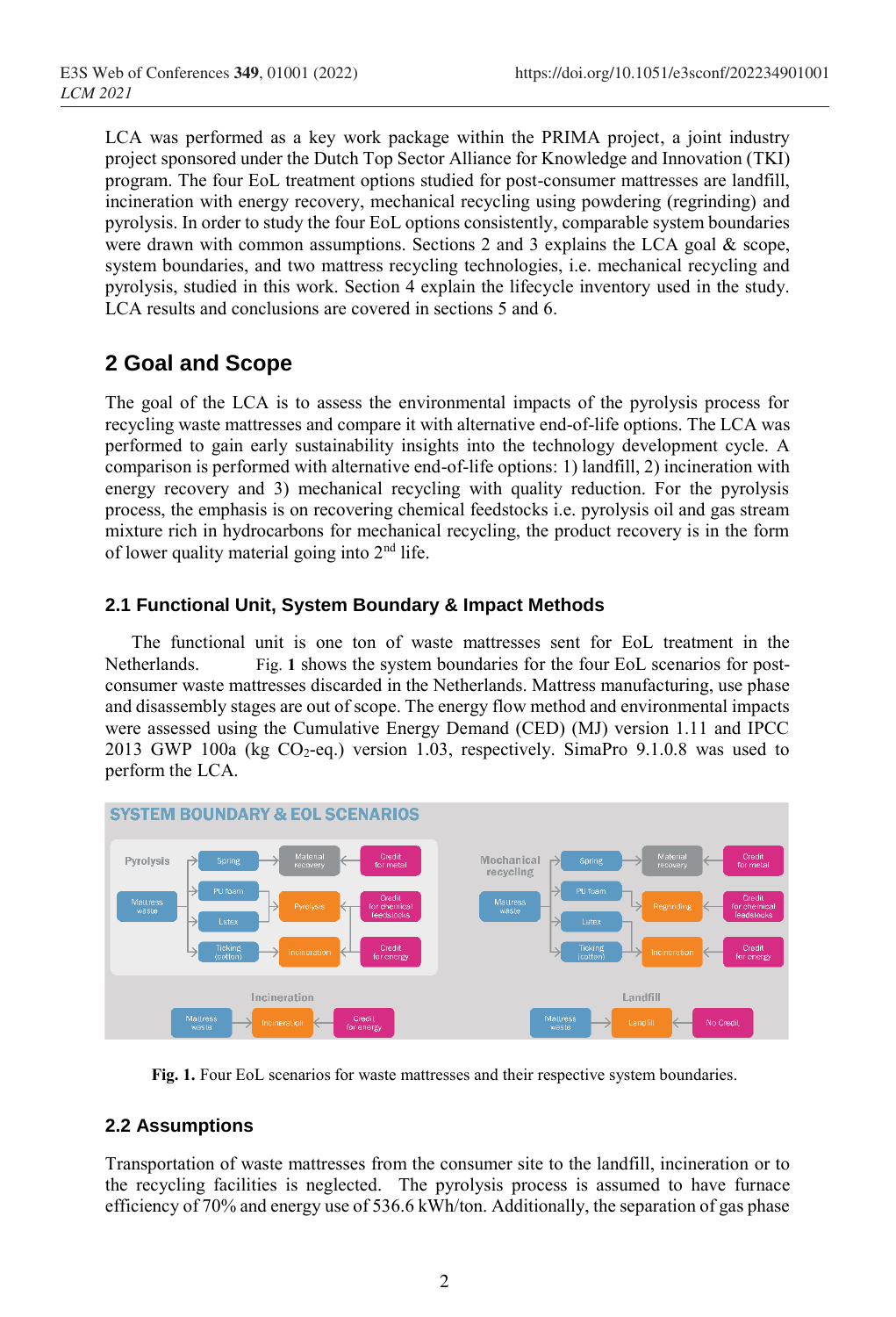product stream is modelled using a proxy dataset i.e. ethane separation from natural gas (NGL extraction) and the carbon monoxide formed is assumed to be 100% combusted into carbon dioxide with negligible energy generation. On the other hand, the disassembly, shredding, cleaning, and transportation steps are excluded from the comparative LCA analysis. For mechanical recycling, the quality of recycled PU is assumed to be 80% of the virgin PU quality. It is also assumed that latex and ticking are incinerated (except landfill scenario) and springs are recovered for recycling. Typical waste mattress composition and potential uses of the various components were provided by MRE.

#### **2.3 End-of-Life Treatment Options**

#### *Mechanical Recycling*

In the mechanical recycling process, the mattress is disassembled without any burden and the individual components are treated separately and a credit is given to the recovered components. Details of the studied mechanical recycling process are provided in reference.[7] Mechanical recycling of PU involves two steps: grinding the PU material into a fine powder and mixing powder with polyol component with an optimum concentration of 20 wt% to make new PU foams.[7] In the mechanical recycling model, the polyol production burden is taken into account. In order to achieve a better quality recycled PU, a two-roll mill is necessary to obtain smaller particle size but eliminating this process can save a significant amount of energy. This effect is considered during the analysis.

#### *Pyrolysis*

Pyrolysis of waste mattresses helps provide valuable feedstock for the chemical industry, thereby contributing towards long-term circular economy ambition of the mattress and PU manufacturers. In the recycling value chain with pyrolysis process, the only post-treatment step is the separation of the gas phase products for use within the petrochemicals industry as chemical feedstock. Methane stream is combusted internally in the pyrolysis process and produces heat equivalent to its calorific value. 70% of this heat is utilized either internally to run the pyrolysis process or externally for heat generation. The remaining 30% of heat is wasted and transmitted to the environment. The main gas fractions are separated and credit is given to the pyrolysis process for these chemical products. The main gas fractions (chemical compounds) are not mentioned here because of project confidentiality constraints.

#### *Landfill*

For the landfill scenario, the disposed mattress is buried underground or disposed above ground without any credit for energy recovery. There is a very small benefit from methane formation and its use in CHP. This benefit is not accounted in the current landfill model.

#### *Incineration*

For the incineration scenario, a credit is given to the individual components recovered either as a product or energy. Electricity and heat was generated which replaces the Dutch electricity/heat grid. The efficiency of the electricity and heat production was 17 and 20%, respectively.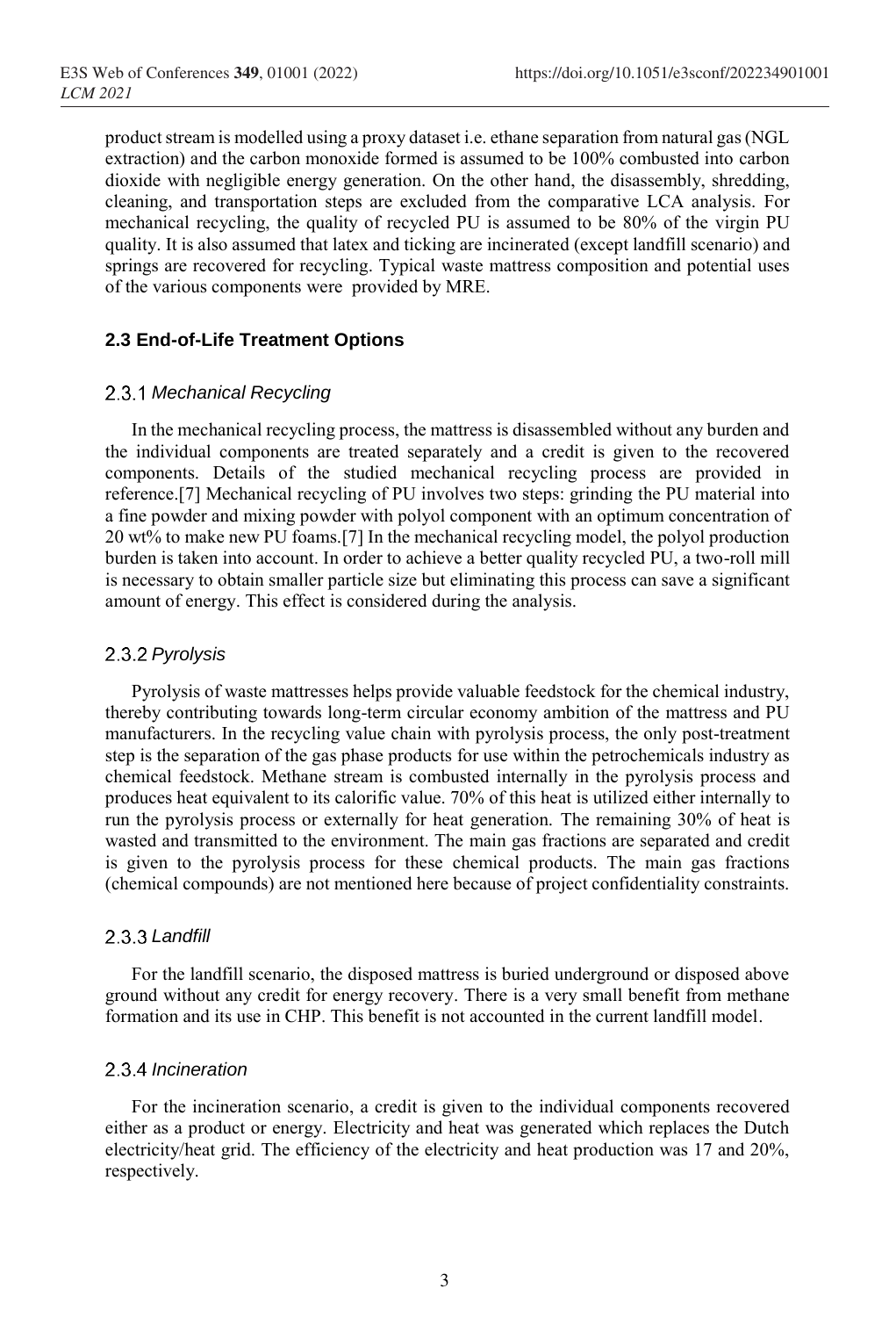## **2.4 LCA Scenarios**

Depending upon the material types and their origin, a mattress can contain significant amounts of fossil or biogenic carbon content. Therefore, two LCA scenario types were defined to study the environmental impacts of the four EoL treatments options and to understand whether pyrolysis is a suitable method for treatment of waste mattresses.

- **1. LCA scenario 1:** In LCA scenario 1, we assume that the mattress is made of petrochemicals products – mainly PU and synthetic latex – and has only fossil carbon content. Ticking is also assumed to be of fossil origin.
- 2. **LCA scenario 2:** In LCA scenario 2, we assume that the mattress has both fossil and biogenic carbon content. PU is of fossil origin. Latex (natural latex) and ticking (cotton) is assumed to be of biogenic origin. We believe that it is the most realistic scenario.

Composition of the mattress material remained the same in the two assessments. We also assumed that there is no change in pyrolysis co-products because of change from fossil to biogenic carbon content of the mattress materials. It must be noted that assumptions on EoL fate for latex and cotton are only for investigating the GWP impacts (fossil and biogenic carbon accounting). For a comprehensive comparison, lifecycle inventories for the four EoL scenarios must be updated to study the other environmental impact categories such as particulate matter, human and marine toxicity etc.

## **3 Lifecycle Inventory**

Background datasets for avoided products, mass and energy inputs and treatment of waste streams were from Ecoinvent 3.6, a well-known global LCA database. Foreground data for the pyrolysis process was provided by PRIMA consortium partners. For the pyrolysis process, Waste4ME provided the mass and energy data including, oil, gas, ash and water fractions. TNO conducted laboratory experiments on the composition of gas fractions from Pyrolysis Gas Chromatography Mass Spectrometry experiments. Experimental and pilot datasets from PRIMA project are not reported in this paper due to confidentiality reasons. A short summary on temporal, technological, geographical coverage, and dataset type is listed in [Table 1](#page-3-0). Simplified mattress composition and component fate are shown in [Table 2](#page-4-0).

<span id="page-3-0"></span>

| Life cycle<br>inventory<br>dataset             | <b>Temporal</b><br><b>Correlation</b> | <b>Technological</b><br><b>Correlation</b>                      | Geographical<br>coverage              | <b>Reliability</b>           | <b>Reference</b>                                                       |
|------------------------------------------------|---------------------------------------|-----------------------------------------------------------------|---------------------------------------|------------------------------|------------------------------------------------------------------------|
| <b>Pyrolysis</b>                               | 2020                                  | Laboratory and<br>pilot scale                                   | The<br><b>Netherlands</b>             | Experimental<br>measurements | <b>PRIMA</b><br>Project 2020<br>$[9]$ ,<br>Waste4ME[10]                |
| Mechanical<br>recycling                        | 2020                                  | Literature<br>(laboratory<br>scale)                             | The<br><b>Netherlands</b>             | Literature                   | Literature <sup>[7]</sup>                                              |
| <b>Incineration</b><br>with energy<br>recovery | 2018                                  | average Swiss<br>MSWI plant<br>adapted to<br>Dutch<br>geography | The<br><b>Netherlands</b>             | Industry<br>average data     | TNO model<br>$[11]$ ,<br>Literature[12].<br>Ecoinvent<br>database [13] |
| Landfill                                       | 2014                                  | Swiss municipal<br>sanitary landfill                            | Global<br>(excluding)<br>Switzerland) | Literature                   | Ecoinvent<br>database [13]                                             |

**Table 1.** Data quality for foreground and background lifecycle inventories.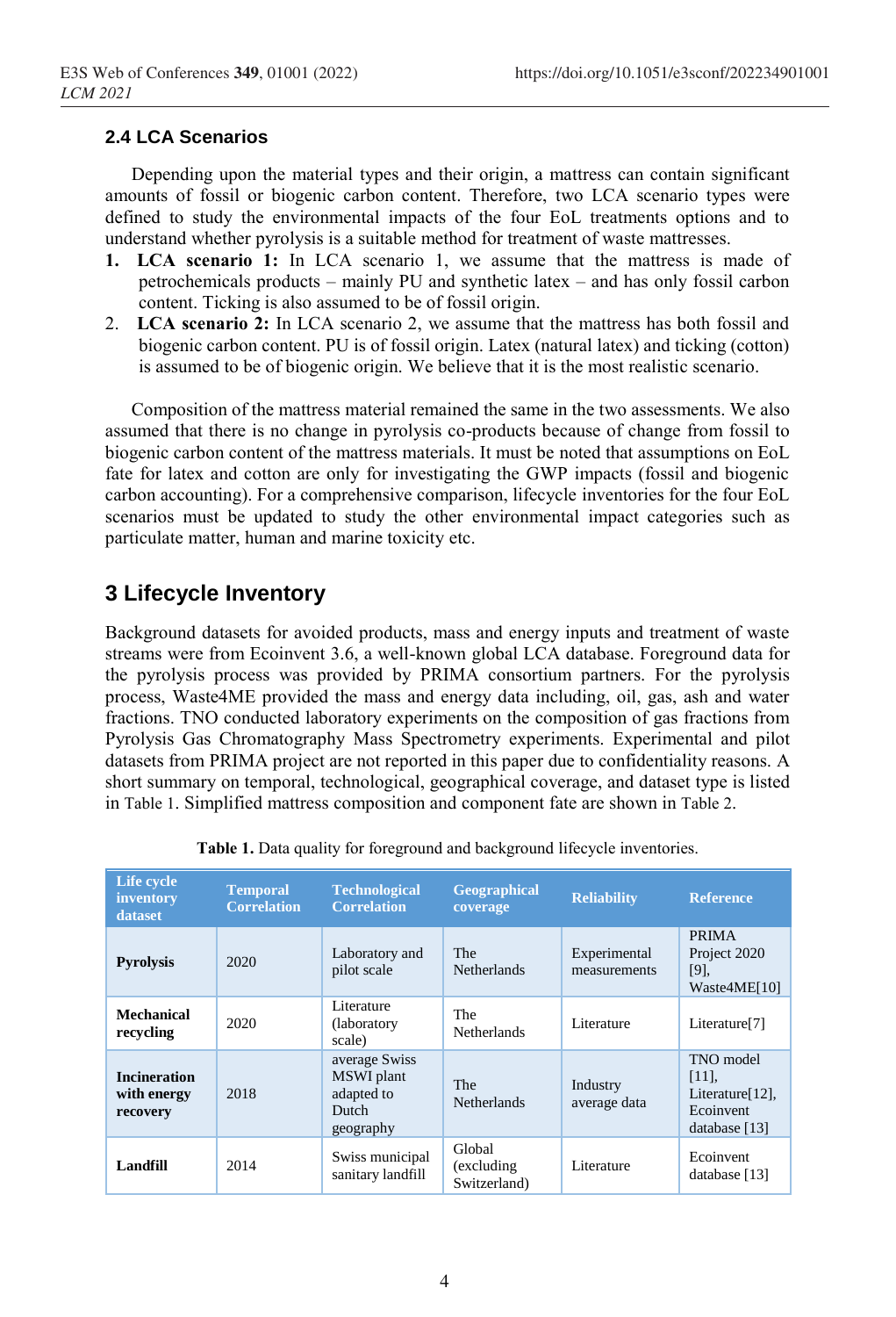<span id="page-4-0"></span>

| <b>Mattress</b>         | Weight         | <b>End-of-Life Scenario</b> |                      |                                |                 |  |
|-------------------------|----------------|-----------------------------|----------------------|--------------------------------|-----------------|--|
| component               | percentage (%) | <b>Pyrolysis</b>            | <b>Incineration</b>  | <b>Mechanical</b><br>recycling | <b>Landfill</b> |  |
| <b>Ticking (cotton)</b> | 21%            | Incineration                | Incineration         | Incineration                   | Landfill        |  |
| Latex                   | 16%            |                             |                      |                                |                 |  |
| PU (foam)               | 44%            | Pyrolysis                   |                      | Material<br>recovery           |                 |  |
| <b>Spring</b>           | 19%            | Material<br>Recovery        | Material<br>recovery | Material<br>recovery           |                 |  |

**Table 2.** Simplified mattress composition and fate of each component in the studied scenarios.

## **4 LCA Results**

#### **4.1 Global Warming Potential**



Figure 2 shows comparison of the total GWP impacts of the four EoL scenarios as per LCA scenarios. The most realistic comparison is between incineration and pyrolysis, as currently the majority of mattresses end up in incineration facilities. For the LCA scenario 1, pyrolysis of waste mattress can save approximately 802 kg CO2-eq per ton mattress compared to incineration with energy recovery. Since the ticking (cotton) and natural latex generate biogenic  $CO<sub>2</sub>$  when incinerated, further analysis was carried out to study its effect on the GWP of the four EoL treatment scenarios. Fig. 2 shows the IPCC result for LCA scenario 2. Similar to LCA scenario 1, pyrolysis is a better EoL option in comparison to incineration and landfill. LCA scenario 2 results show that pyrolysis can save approximately 526 kg  $CO<sub>2</sub>$ -eq per ton of waste fossil based mattress compared to incineration with energy recovery. With 40% mattress weight achieving the same fate, 526 kg  $CO<sub>2</sub>$ -eq savings for pyrolysis with respect to incineration is considerable. LCA scenario 2 GWP impacts for the four scenarios are significantly lower compared to LCA scenario 1 as carbon ticking (cotton) and latex has zero GWP because of biogenic  $CO_2$  emissions. The negative  $CO_2$  impacts are because of the CO<sub>2</sub> credit received from energy recovery.

Further, in incineration and pyrolysis EoL scenarios, only 60% weight fraction of the mattress changes its EoL fate. The rest 40% of the material, springs and ticking made of synthetic fibres, have the identical fate. In both pyrolysis and incineration scenarios, springs go for material recovery whereas ticking goes for incineration. Comparing pyrolysis with the landfill scenario can imply that pyrolysis is a better EoL option. This effect manifests itself in mechanical recycling scenario as well because it was assumed that latex and ticking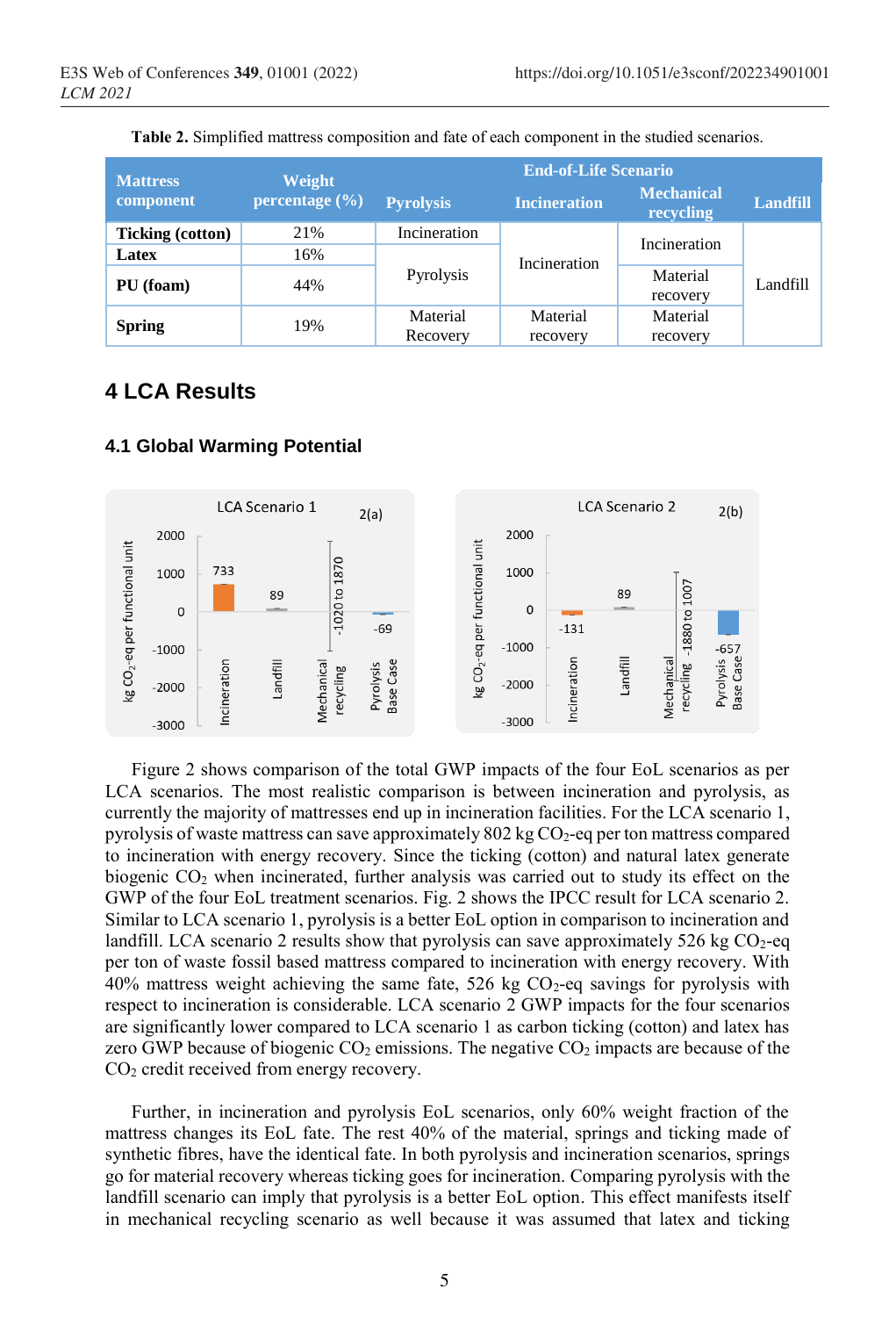fractions were sent to incineration with zero emissions. However, in the pyrolysis case only ticking is sent to incineration. Therefore, biogenic carbon accounting has less impact on incineration GWP impacts in the two LCA scenario types.

GWP impacts of mechanical recycling depends on the recycling process used and the trade-off between quality and energy consumption to achieve a specific quality for recycled material. Two options were studied for mechanical recycling, with or without two-roll mill, which shows considerable variation in the GWP impacts of mechanical recycling. The use of the two-roll mill provides a smaller powder size and therefore a higher surface area to react with polyol end-groups, leading to a better and more uniform reaction. However, this improvement in the quality comes with the expense of environmental burdens assigned to the two-roll mill process. In Figure 2, large uncertainty or range in the  $CO<sub>2</sub>$  emissions is a result of mechanical recycling steps where injection moulding and two-roll mill processes are used. For mechanical recycling, substitution ratio of 0.8 is a major influencing parameter for GWP impacts. Further, recycling of latex and ticking fractions (that are now assumed to be incinerated) and improved regrinding technology could lead to better performance of mechanical recycling. Therefore, mechanical recycling can be both better and worse than pyrolysis, landfill and incineration as an EoL option.

#### **4.2 Cumulative Energy Demand**

The energy demand using CED method is depicted in [Fig. 2](#page-5-0) and is the same for LCA scenarios 1 and 2. The current pyrolysis process seems not to outperform incineration in terms of energy demand as the values are in the same order of magnitude. The two-roll mill process in the mechanical recycling scenario is an energy demanding step and its avoidance can lead to a significant saving in cumulative energy demand. Landfill shows the worst performance with insignificant overall energy consumption.



**Fig. 2.** CED comparison of the four EoL options.

## <span id="page-5-0"></span>**5 Conclusions**

This paper explains major findings from the screening level LCA for the post-consumer mattress performed within the PRIMA project. Using the IPCC GWP and CED impact assessment methods, we concluded that in comparison to incineration as the current EoL option, both pyrolysis and mechanical recycling seem to be a suitable option. Pyrolysis of waste mattress can save approximately 526 kg  $CO<sub>2</sub>$ -eq per ton mattresses compared to